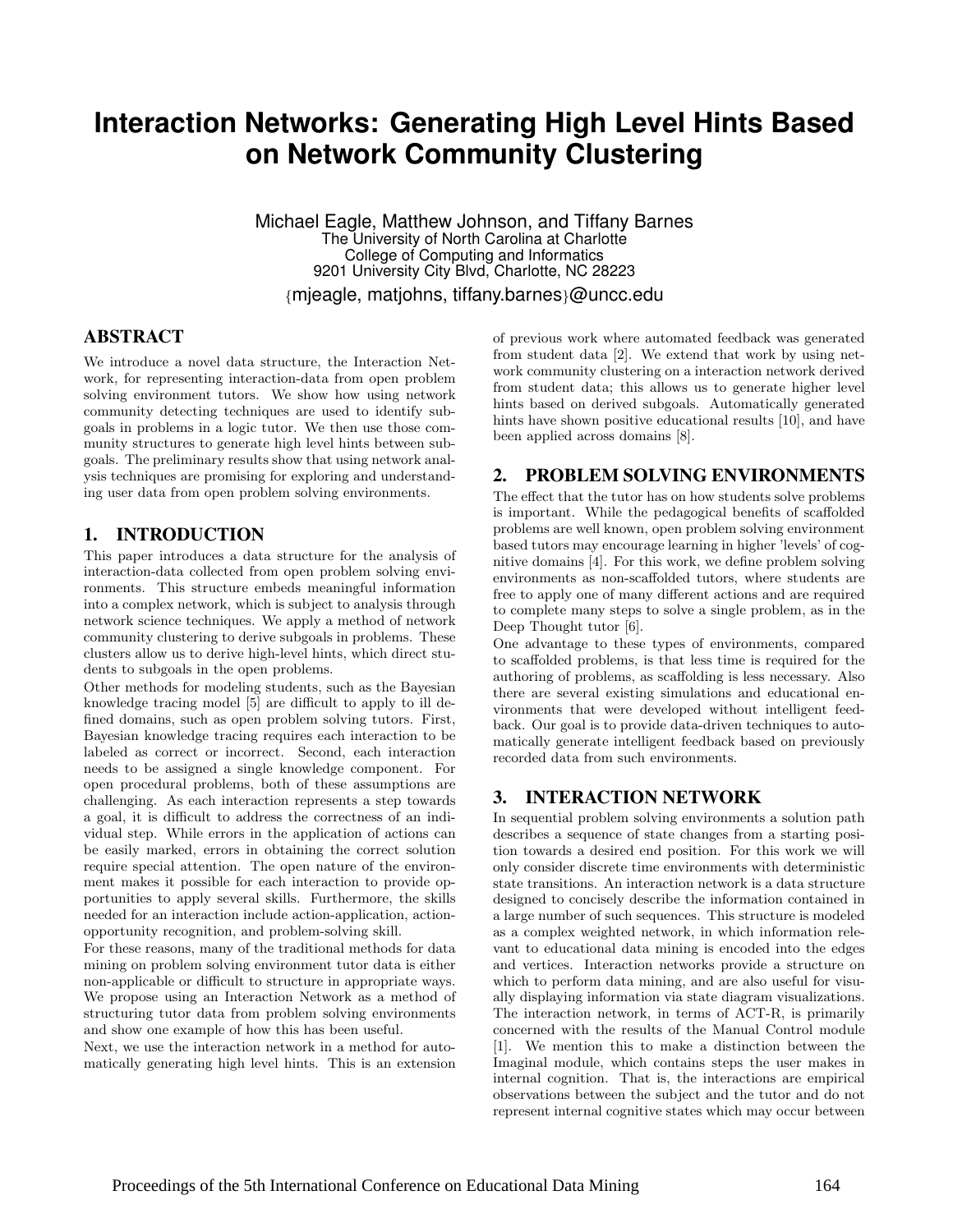recorded actions.

An interaction network is based on individual student-tutor interactions, as recorded in the log file of the tutoring environment. We define an interaction, I, is a 5-tuple  $I =$  $(S_t, A_., S_{t+1}, U, I),$  where

- $S_t$  is the state at step t
- $A_s$  is the action performed on  $S_t$
- $S_{t+1}$  is the resulting state after A has been performed
- $\bullet$  U is the unique case ID responsible for this interaction
- I is a set of additional information about the interaction. For example,  $I_{time}$  would return a value for how long this interaction took. Included here are  $I_{error}$ , which stores the error value, and  $I_{goal}$ , which is true if this action resulted in a goal state.

A case represents an individual user of the tutoring system, specifically a case is a ordered pair  $c = (U, I)$ , where

- U is a unique identifier
- I is a set of additional information about the individual. For example,  $I_{pretest}$  would return a value for this case's pretest score.

Finally, we define the interaction network for a problem P is as,

 $IN_P = (C, S, A, t, s, S_0, G, I_A, M)$ , where

- $\bullet$  C is a set of cases.
- $S$  is the set of observed tutor program states
- A is the set of observed actions, which connect two states
- $s: A \rightarrow S$  and  $t: A \rightarrow S$  are two maps indicating the source and *target* states of an action
- $S_0$  is the starting state of the problem
- $G$  is the set of goal states
- $I_A: A \to I$  is a map to the source set of Interactions
- $M$  is the set of maps, which allow the lookup of relevant state, action, and case information. For example:  $M_{Freq}: S \rightarrow Frequency$  will map from the state x to the frequency value for that state.

We model a solution attempt as a ordered set of interactions. We use case to refer to individual students, as well as student specific information. We create the interaction network for a problem by conjoining the set of all the path graphs. We use state to describe the state of the software environment, representing enough information so the program's state could be regenerated in the interface. We use actions to describe user interactions and their relevant parameters. We also store the set of all cases who visited any particular state-vertex or action-edge, allowing us to count frequencies and connect case specific information to the interaction network representation.

This representation results in a sparse, weighted, directed, labeled pseudograph, which can contain loops and cycles; with states as vertices, directed action edges to connect the



Figure 1: An Interaction Network from the Deep Thought data set. Error actions are shown as red edges, edge width depicts frequency, green squares are goal states.

states, and cases that provide additional information about states and edges. This representation allows us to build a interaction network model from any system that logs interactions in state, action, resulting-state tuples. This results in a network graph which represents the interactions of a large number of users in a relatively concise space.

#### 4. THE DEEP THOUGHT TUTOR

We apply the interaction network to data from Deep Thought, a propositional logic tutor in which students are tasked with performing first-order logic proofs [6]. Students are given a set of premises and a desired conclusion; the student must then use the basic logic axioms to prove the conclusion. As the student works through the proof, the tutor records each interaction. We model the application of axioms as the actions. We model the state of the logic tutor as the conjoined set of each premise and derived proposition.

For example a student starts at state  $A \vee D$ ,  $A \rightarrow (B \wedge$  $C$ , ¬ $D \wedge E$ , where each premise is separated by a comma. The student performs the interaction  $SIMP(\neg D \wedge E)$ , applying the simplification rule of logic to the premise  $\neg D \wedge E$ and derives  $\neg D$ . This leads to the resulting-state of A ∨  $D, A \rightarrow (B \wedge C), \neg D \wedge E, \neg D$ . Errors are actions performed by students that are illegal operations of logic and the tutor. For example: The student is in state  $A \vee D$ ,  $A \rightarrow$  $(B \wedge C), \neg D \wedge E, \neg D$ . The student performs the interaction  $SIMP(A \vee D)$  in an attempt to derive A. The resultingstate would remain  $A \lor D$ ,  $A \to (B \land C)$ ,  $\neg D \land E$ ,  $\neg D$ , the log-file would mark this edge as an error.

#### 4.1 Working Backwards

Deep Thought allows students to work both forward and backwards in the logic domain to solve problems [7]. Working backwards allows a student to select the goal premise and use actions to change the conclusion by adding unjustified propositions. Since students can solve a problem completely by only a single direction or a hybrid approach, the size of our state space is much larger than if only a single direction were possible, however this provides opportunities for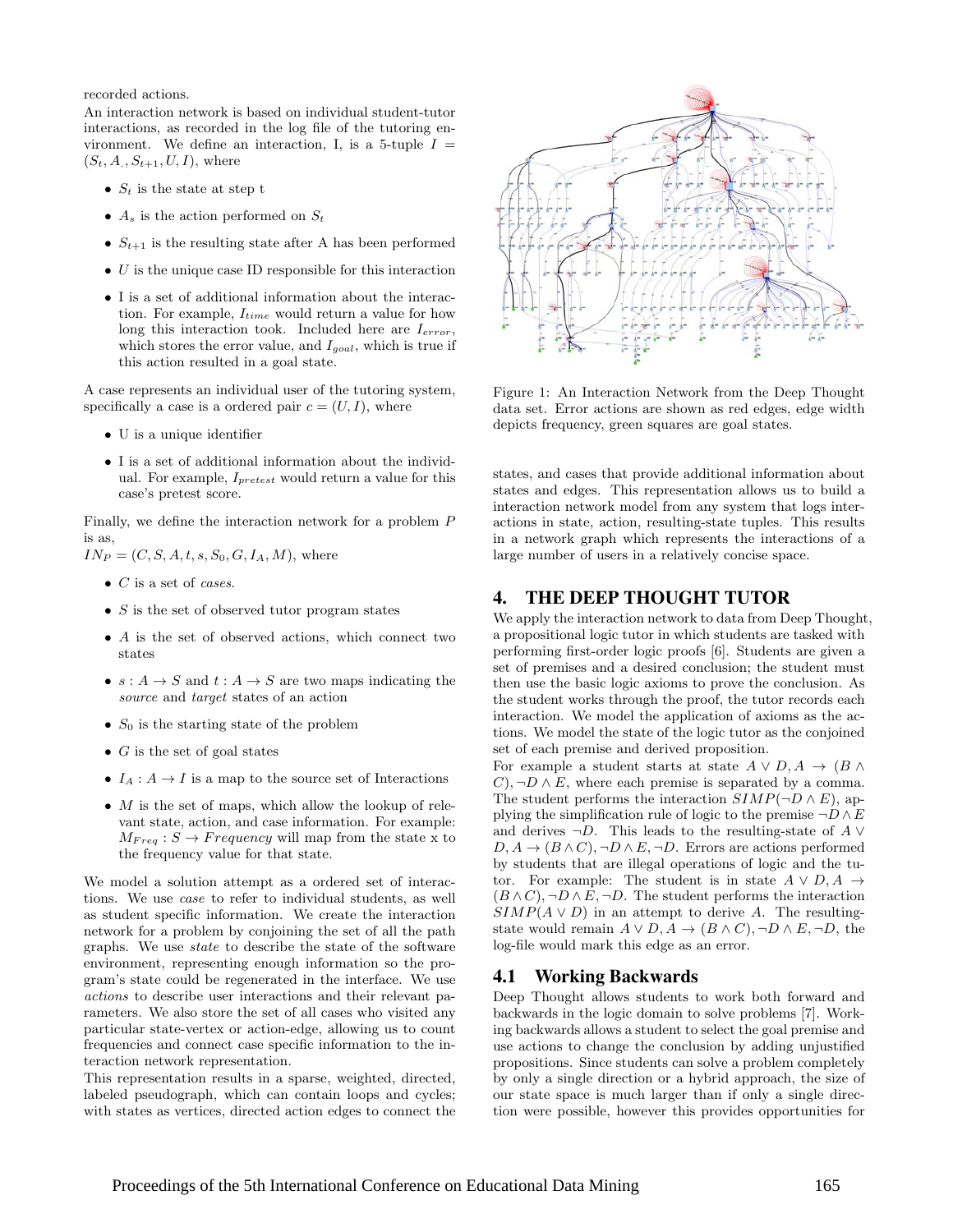

Figure 2: The Interaciton Network from figure 3 represented as a cluster graph. This network is used for the high level hinting process.

diverse problem solving techniques.

### 4.2 Data

We have six sections of student data from the year 2009, between three professors. Students were required to solve 13 problems from in the Deep Thought tutor as part of the coursework in a introduction to logic class. The problems were generally solved in order, but students could access any problem at any time. In total we have data for 303 students who submitted 1454 attempts across 13 problems totaling 64677 interactions.

## 5. GENERATING HIGH LEVEL HINTS US-ING NETWORK CLUSTERING

By formulating our data into an interaction network and using network invariants and metrics, we theorized we could identify sub-goals and in turn student strategies. We also theorized that problems would have underlying structures of sub-goals. We used the Girvan-Newman algorithm to cluster our interaction networks [9]. This algorithm is used to detect communities in networks, where a community has dense node-node connectedness and the edges to nodes in other communities are sparse. Since our data represents interactions, states which are similar are clustered into the same community. Performing similar actions will result in similar states. Performing similar actions in varying orders results in states which are more connected. This causes



Figure 3: An Interaction Network from Deep Thought with clustering applied. This interaction network has nine clusters. Green nodes are goal states, errors are denoted by red looping edges. Blue edges are deletions where students returned to their previous state. Node size and color is based on node betweenness, and used for visual clarity.

similar interaction orders to be highly connected and result in the same community. For each sub goal, sequences of actions to reach those subgoals will be similar. Different strategies will separate different subgoals into distinct subpopulations, ie. communities. Since actions are defined by edges and Girvan-Newman separates communities by edgebetweenness, in our interaction network we are separating communities based on dominating actions.

### 5.1 Cluster Graph

In order to generate high level hints, we first divide the network into community clusters using the Girvan-Newman algorithm. This allows us to create a cluster graph, where the clusters are communities of states, highlighting important nodes we will use as sub-goals, see figure 3. The clusters can be interpreted as problem solving strategies. We manually annotated each cluster based on the strategies we observed the students using, see figure 2. We found the general strategies of working forward and backwards, as well as hybrid approaches.

To determine which hint a student receives we perform the Bellman backup algorithm to assign values to the clusters, similar to previous works by Stamper et al. [3]. Next, when a student requests a hint, we first offer a high level hint directing them to a different cluster, which represents the student's next sub-goal.

We treat each cluster as a node, with edges connecting clusters, with the same weights as in the interaction network. Each goal state is connected to a virtual exit-edge outside of it's original cluster. We assign positive values to the virtual exit-edges. Other edges are assigned a cost, to incentive